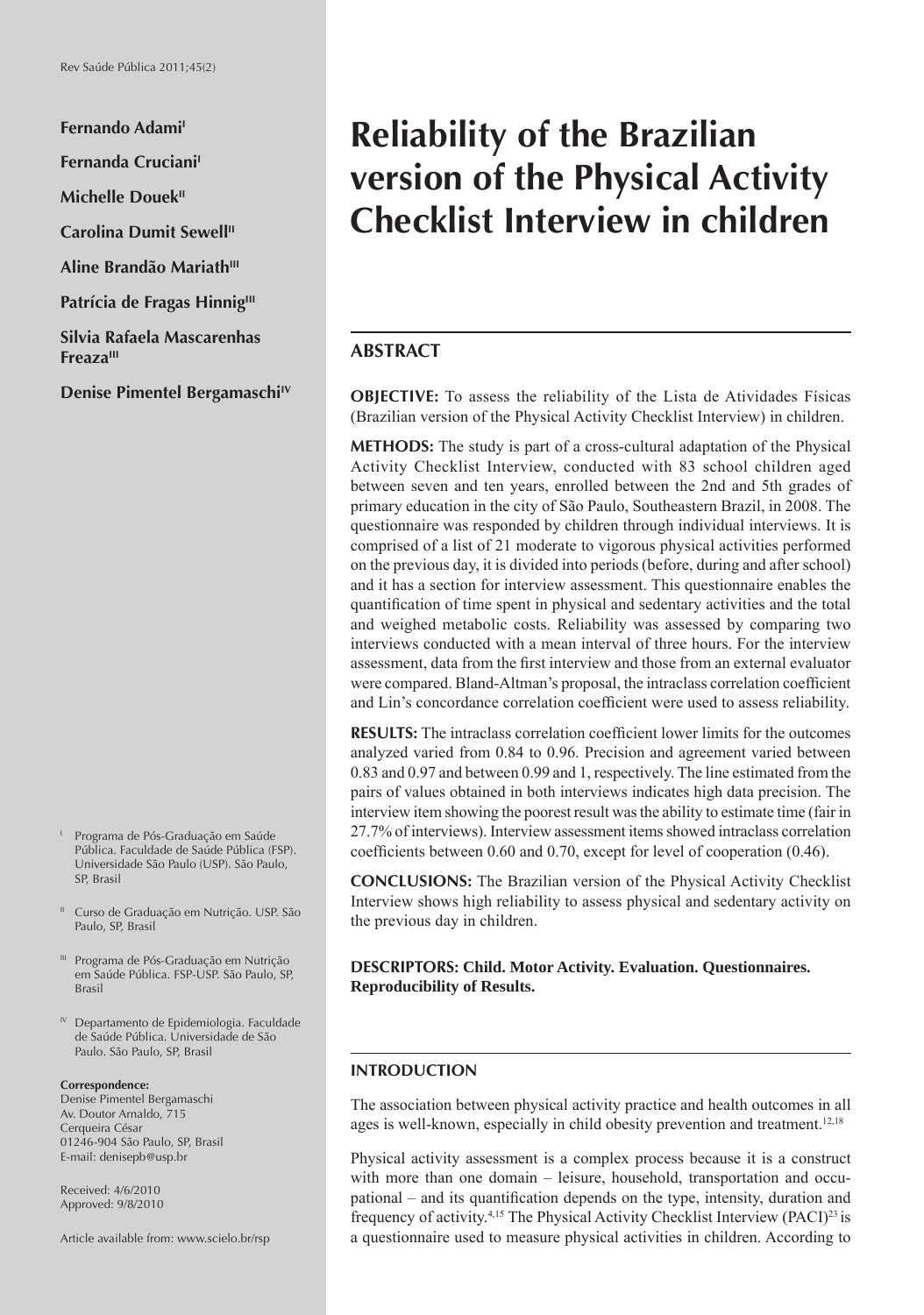the cross-cultural adaptation procedures proposed by Herdman et al<sup>10,11</sup> (1997, 1998) and operationalization procedures proposed by Reichenheim  $\&$  Moraes<sup>19</sup>  $(2007)$ , Cruciani et al<sup>6</sup>  $(2011)$  suggested a Brazilian version known as "Lista de Atividades Físicas" (LAF). The stages of analysis of conceptual, item and semantic equivalences were conducted to achieve this purpose.

The present study aimed to assess LAF reliability in children, as part of the analysis of its psychometric properties.

## **METHODS**

This study was conducted with primary education students from the  $2<sup>nd</sup>$  to the  $5<sup>th</sup>$  grades, in the city of São Paulo, Southeastern Brazil, in 2008. Total sample size was 83 students, selected according to a simple random sample of the total (N=240), aiming to estimate population intraclass correlation coefficient  $(\rho$ <sup>*I*</sup> with a one-sided 95% confidence interval,  $\rho_o = 0.85$ , 10% precision and two replicates.24

LAF was administered in an individual interview on a school day and it enabled the assessment of sedentary and physical activities on the previous day. This instrument includes an initial part with general guidance and instructions for the interview (Attachment).

An analog clock and geometrical figures representing 5, 15 and 30 minutes were used to help a child estimate physical activity time. Examples of routine activities were provided to ask the children which lasted more or less than five minutes.

The questionnaire was divided into sections A, B and C. Section A included data such as child's name, grade, start and finish time of interview. Section B was aimed at reporting the engagement time (in minutes) in 21 types of moderate to vigorous activities (for five or more minutes of activity), before, during and after school, in addition to the time of sedentary activities (watching television/videos or DVDs and video/ computer game playing before and after school). Section C was aimed at assessing the interview in terms of attentiveness of subject, subject's ability to recall activities and estimate time, level of cooperation, believability of the interview and overall rating of interview, and it should be completed by the interviewer after the end of the interview.

LAF quantifies the following: time (in minutes) of sedentary activities (SA); time (min) of moderate to vigorous physical activities (PA); total metabolic cost of related activities (min x Metabolic Equivalents (MET)

of each physical activity – TMC) and total weighed metabolic cost (min x MET value x adjustment for intensity rate – WMC).

The intensity rate for each physical activity was obtained with the following question: "When you <rode a bicycle> for five minutes or more yesterday <br/>before school>, did you feel the body cues 'breathing hard' or 'feeling tired' none, some or most of the time?". If the intensity of physical activity varied between light to moderate (MET of up to 5.9), this was multiplied by 1.1 (sometimes) or 1.25 (usually). Vigorous physical activities (MET  $\geq$  6) were multiplied by  $0.75$  (never) or  $1.25$  (usually).<sup>23</sup> MET values were obtained from the Compendium of Physical Activities by Ainsworth et al<sup>1</sup> (1993).

LAF was applied twice by two interviewers, with a mean interval of three hours between applications (before and after school interval). Sections A, B and C were completed by interviewers; and section C by an external evaluator as well. Interviewers and external evaluators participated in a training course that included an explanation of the research objectives, the LAF study and discussions about the "Interview Instructions".

Data obtained from the questionnaires were doubleentered and data entry validity was checked.<sup>a</sup> The Stata software, version 10.0, was used for statistical analysis.<sup>b</sup>

The values of both interviews (section B) were compared to assess reliability and data from the first interview were compared with those of the external evaluator to assess this interview (section C). Intraclass correlation coefficient (ICC) and respective 95% confidence interval (CI95%),<sup>8</sup> Bland & Altman's<sup>2</sup> proposal (1999) and Lin's concordance correlation coefficient $13,14$ (1989, 2000) were used in the analysis.

This study was approved by the Research Ethics Committee of the Faculdade de Saúde Pública da Universidade de São Paulo (12/11/2007, Protocol 1598). Adults responsible for the children signed an informed consent form.

#### **RESULTS**

Of all 83 participating children, 42 were boys and 41 were girls, with a mean age of 9.3 years (minimum value =  $7.1$ ; maximum value =  $10.9$ ; standard deviation  $(sd) = 1.0$  years). Due to the occurrence of outliers, identified by the excessive differences in the results between the first and second interviews, three schoolchildren were excluded from the analysis of physical activity and nine from the analysis of sedentary activities, and one who had problems in both activities: basketball

a Dean AG, Arner TG, Sunki GG, Friedman R, Lantinga M, Sangam S, et al. Epi Info, a database and statistics program for public health professionals. Atlanta: Centers for Disease Control and Prevention; 2002

b StataCorp. Stata Statistical Software: Release 7.0. College Station: Stata Corporation; 2001.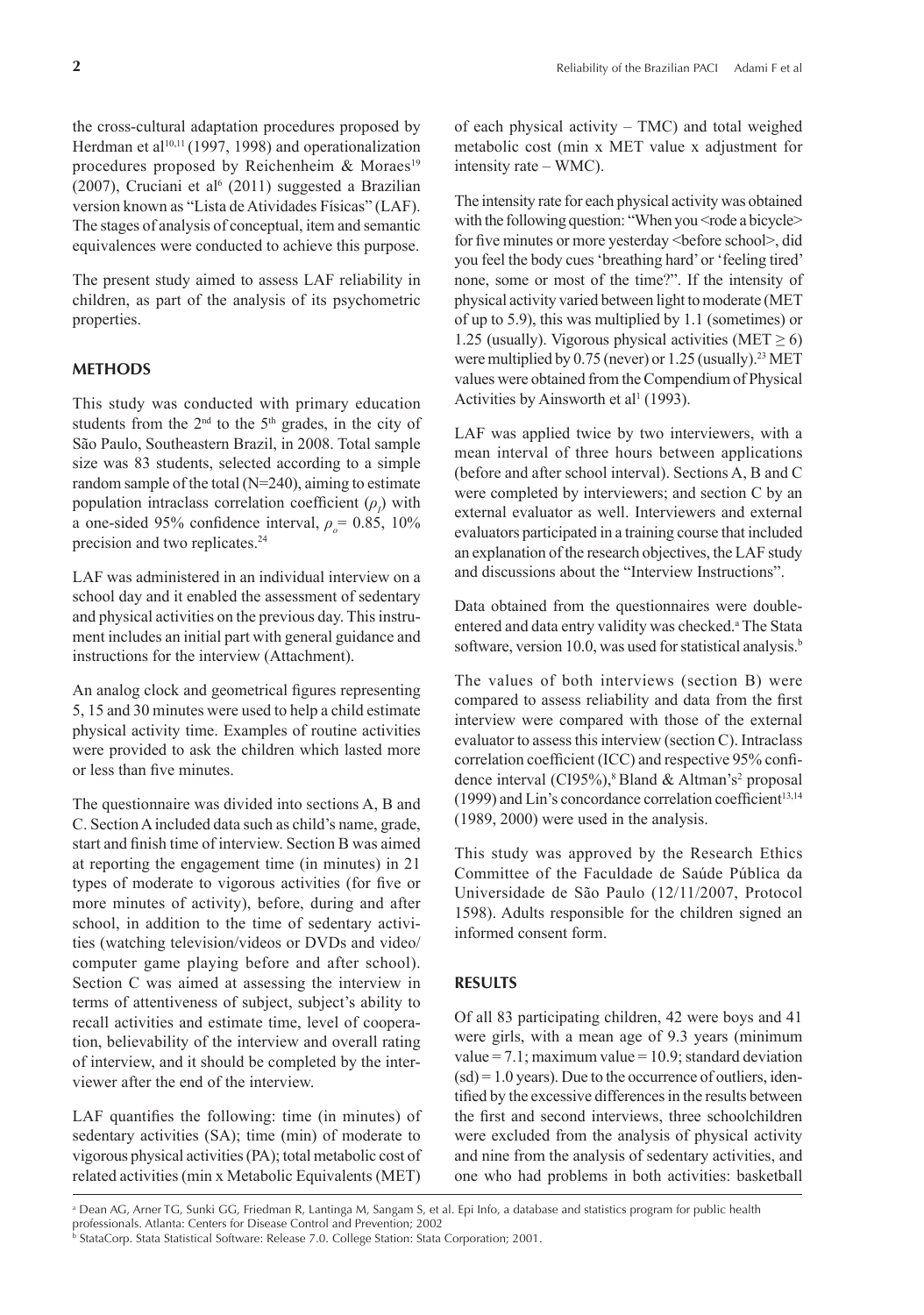before school (1<sup>st</sup> interview (I) = 30 min;  $2<sup>nd</sup> I = 5$ min); soccer before school ( $1<sup>st</sup> I = 90$  min;  $2<sup>nd</sup> I = 60$ min); volleyball before school ( $1<sup>st</sup> I = 60$  min;  $2<sup>nd</sup> I =$ 7 min); games before school ( $1<sup>st</sup> I = 0$  min;  $2<sup>nd</sup> I = 90$ min); outdoor play before school ( $1<sup>st</sup> I = 30$  min;  $2<sup>nd</sup> I$  $= 0$  min); jumping rope before school (1<sup>st</sup> I = 30 min;  $2<sup>nd</sup> I = 10 min$ ; outdoor chores before school ( $1<sup>st</sup> I =$ 30 min;  $2<sup>nd</sup> I = 0$  min); outdoor play during school  $(1<sup>st</sup>$  $I = 30$  min;  $2<sup>nd</sup> I = 0$  min).

There were no differences between sexes for the study variables (Table 1). In both sexes, mean time of moderate to vigorous physical activity (PA) was 88 min (95%CI: 75;101) and that of sedentary activity (SA) was 104 min (95%CI: 80;127). Mean value and 95%CI of TMC was 528.5 MET (445.2;611.7) and that of WMC was 503.1 MET (424.2;582.0).

By comparing PA, SA, TMC and WMC values between both interviews, the lower limit of the ICC was found to vary between 0.84 and 0.96. Precision (r) and accuracy regarding the perfect agreement  $(C_b)$ values varied from 0.826 to 0.972 and from 0.985 to 1, respectively (Table 2).

Figure 1 shows that the line originated from the data reveals estimates of inclination and intercept similar to those of the line of 45º, indicating high agreement (precision) of the data originated from the LAF. Figure 2 indicates independence between the magnitude and dispersion of values of PA measures of both interviews.

Mean differences of PA, TMC, WMC and SA were 4.48 min, 17.8 MET, 25.8 MET, and 1.35 min, respectively. Based on agreement limits, the first application was found to underestimate PA in 95% of times in up to 50 minutes; TMC, up to 294.6 MET; WMC, up to 298.4 MET; and SA, up to 47.4 min (Figure 2, Table 2).

Mean duration of interview was 27 minutes ( $sd = 7$ ) min). In the overall rating of interview of Section C (Table 3),  $13.3\%$  of interviews were classified as fair and 86.7% as good, very good or excellent. In 95.2% and 96.4% of cases, "attentiveness of subject" and "level of cooperation" were classified as good, very good or excellent, respectively. Subject's ability to recall activities performed on the previous day and the believability of the interview showed similar results, 14.5% of which were categorized as fair. Subject's ability to estimate time showed a higher percentage of cases classified as fair  $(27.7%)$ , whereas the remaining cases were good, very good or excellent.

ICC values varied between 0.60 and 0.70, except for "level of cooperation" (ICC =  $0.46$ ) (Table 3). Confidence intervals for all items were wide, indicating low precision in the process of estimation of parameters.

The following were mentioned in relation to the "other activities" category: stretching ( $n = 10$ ), karate ( $n = 4$ ), skateboarding  $(n = 2)$  and handball, yoga, tug-of-war, rollerblading and play fighting  $(n = 1)$ .

Table 1. Mean values of daily physical activity and sedentary activity, according to sex and total. São Paulo, Southeastern Brazil, 2008.

| Variable                                                | Males               | <b>Females</b>      | Total               |
|---------------------------------------------------------|---------------------|---------------------|---------------------|
| Time spent in physical activity (minutes) $a$           | 99.4 (79.4;119.5)   | 75.7 (58.5; 93.0)   | 87.9 (74.6;101.1)   |
| Total metabolic cost (MET) <sup>a</sup>                 | 607.3 (483.7;730.9) | 445.6 (335.3;555.8) | 528.5 (445.2;611.7) |
| Total weighted metabolic cost $(MET)^a$                 | 569.1 (448.9;689.3) | 433.3 (331.8;535.7) | 503.1 (424.2;582.0) |
| Time spent in sedentary activity (minutes) $\mathbf{b}$ | 112.0 (74.6;149.5)  | 95.7 (65.8;125.6)   | 103.6 (80.3;127.0)  |

<sup>a</sup> Physical activity ( $n = 80$ )

**b** Sedentary activity (n = 74)

| <b>Table 2.</b> Descriptive values of LAF reliability. São Paulo, Southeastern Brazil, 2008. |
|----------------------------------------------------------------------------------------------|
|----------------------------------------------------------------------------------------------|

| Variable                                        | $ICC (95\% CI)$ |       |       | Mean       | Agreement limits <sup>a</sup> |       |  |
|-------------------------------------------------|-----------------|-------|-------|------------|-------------------------------|-------|--|
|                                                 |                 |       |       | difference | Lower                         | Upper |  |
| Time spent in physical activity (minutes) $b$   | 0.89(0.84:0.93) | 0.826 | 0.985 | 4.48       | $-50.0$                       | 58.0  |  |
| Total metabolic cost (MET) <sup>b</sup>         | 0.91(0.87:0.95) | 0.868 | 0.995 | 17.8       | $-294.6$                      | 330.2 |  |
| Total weighed metabolic cost (MET) <sup>b</sup> | 0.89(0.84:0.94) | 0.856 | 0.992 | 25.8       | $-298.4$                      | 350.1 |  |
| Time spent in sedentary activity (minutes) $c$  | 0.97(0.96:0.98) | 0.972 |       | 1.35       | $-47.4$                       | 50.1  |  |

ICC: Intraclass correlation coefficient

*r*: Precision (r)

 $C<sub>b</sub>$  : Accuracy

 $\frac{a}{\text{A}}$  Agreement limits: (mean<sub>dif</sub> – 1.96  $*$  sd<sub>dif</sub> and mean<sub>dif</sub> + 1.96  $*$  sd<sub>dif</sub>)

 $<sup>b</sup>$  Physical activity (n = 80)</sup>

 $c$  Sedentary activity ( $n = 74$ )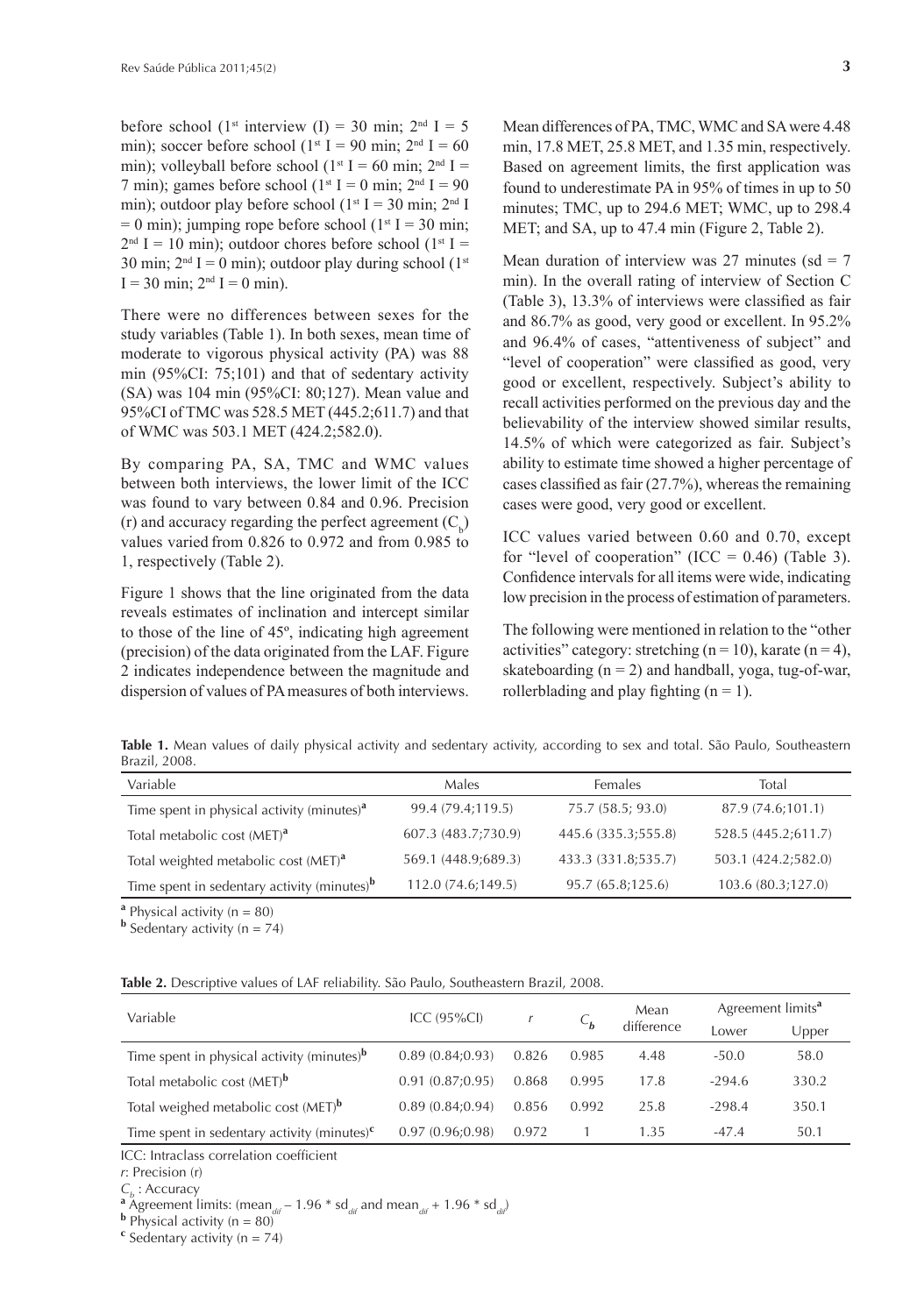| Concepts    | Overall rating of<br>interview with<br>subject $(\%)$ | Attentiveness<br>of subject $(\% )$ | Subject's ability to<br>recall activities (%) | Subject's ability<br>to estimate time<br>(° <sub>0</sub> ) | Level of<br>cooperation<br>(9/0) | Believability of<br>the interview<br>(9/0) |
|-------------|-------------------------------------------------------|-------------------------------------|-----------------------------------------------|------------------------------------------------------------|----------------------------------|--------------------------------------------|
| Poor        | 0                                                     | $\overline{0}$                      | $\theta$                                      | 0                                                          | 1.2                              | $\theta$                                   |
| Fair        | 13.3                                                  | 4.8                                 | 14.5                                          | 27.7                                                       | 2.4                              | 14.5                                       |
| Good        | 28.9                                                  | 34.9                                | 28.9                                          | 36.1                                                       | 19.3                             | 27.7                                       |
| Very good   | 51.8                                                  | 42.2                                | 42.2                                          | 27.7                                                       | 55.4                             | 49.4                                       |
| Excellent   | 6.0                                                   | 18.1                                | 14.5                                          | 8.4                                                        | 21.7                             | 8.4                                        |
| Reliability |                                                       |                                     |                                               |                                                            |                                  |                                            |
| ICC         | 0.68                                                  | 0.61                                | 0.66                                          | 0.64                                                       | 0.46                             | 0.60                                       |
|             |                                                       |                                     |                                               |                                                            |                                  |                                            |

95%CI 0.56;0.80 0.47;0.75 0.53;0.79 0.51;0.77 0.28;0.63 0.45;0.74

Table 3. Distribution of students according to assessment concepts and interview aspects and intraclass correlation coefficient with 95% confidence intervals for LAF's Section C items. São Paulo, Southeastern Brazil, 2008. (n = 83)

ICC: Intraclass correlation coefficient

## **DISCUSSION**

The exact estimates of ICC for PA, TMC, WMC and SA were lower than those in the original study:<sup>23</sup> 0.64; 0.65; 0.65 and 0.75 respectively, when compared to the lower limits of estimates per interval in the present study  $(0.84 \text{ to } 0.96)$ . Such differences can be justified by the different methodologies used. In the original study, PACI values were obtained from individual interviews and the second application was self-administered by the entire class. In this study, researchers sought to create the same experimental conditions in both applications.

The estimates of reliability in the present study are higher than the majority of results from previous day questionnaires for children, which indicate ICC values of  $0.17^{27}$   $0.59^{25}$   $0.60^{22}$  and  $0.94^{20}$  In the study conducted by Ridley et al<sup>20</sup> (2006), this instrument was used in 32 Australian children aged between nine and 13.5 years, with a mean interval of four hours

between applications, whereas, for other instruments, these applications were conducted on separate days. According to Patterson<sup>17</sup> (2000), the interval of time between applications in a reliability study should be such that the assessed days overlap, thus preventing variability due to the weekday.

The period of measurement covered by the instrument is the object of studies and previous day questionnaires<sup>26</sup> are those most frequently used to assess physical activity in children. According to Cale<sup>3</sup> (1994), instruments that require one to remember activities performed in periods such as the previous week, month or year may be inappropriate for children. Thus, a positive aspect of the LAF is that it reduces the chance of memory bias.

The small mean differences found in the values obtained from both applications for PA, TMC, WMC and SA (4.48 min; 17.8 MET; 25.8 MET and 1.35 min, respectively) indicate LAF's good reliability. However, Bland

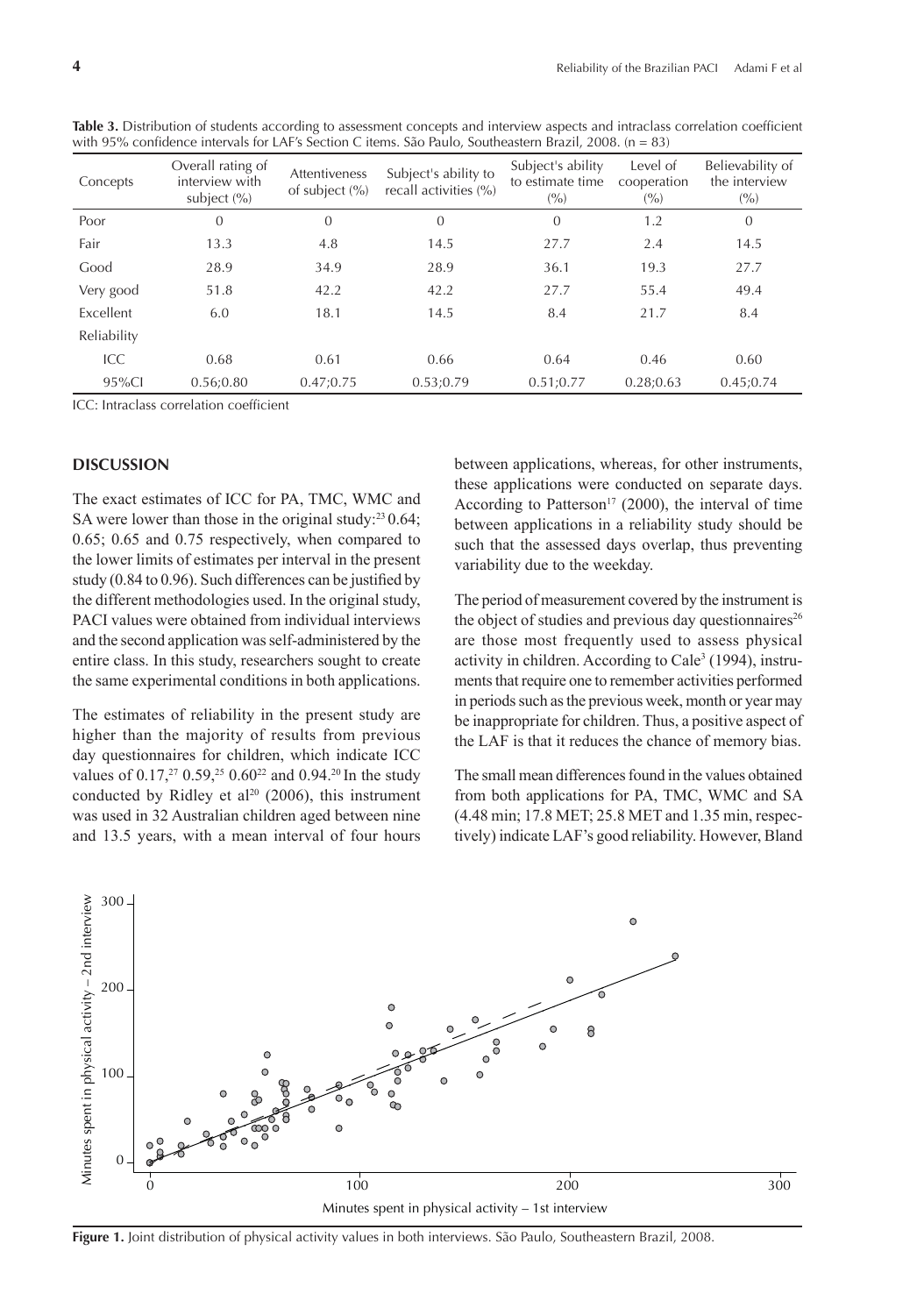

**Figure 2.** Joint distribution of physical activity values in both interviews. São Paulo, Southeastern Brazil, 2008.

& Altman's agreement limits<sup>2</sup> (1999) show great amplitude. It is possible that the LAF is more appropriate to characterize physical activity of population groups than individual ones. Similar values of agreement limits, described by Ridley et al<sup>20</sup> (2006), support this hypothesis, which showed values of -53.4 and 51.2 minutes according to Bland & Altman's proposal<sup>2</sup> (1999). Ridley et al<sup>20</sup> (2006) argued that, although ICC was high, their results reveal a wide variation in the agreement limits, suggesting that the instrument can be more reliable for group estimates, rather than individual ones.

By comparing the interview assessment results (Section  $C$ ) of the PACI<sup>23</sup> with those of the present study, the percentages of interviews assessed as very good or excellent were similar (respectively): attentiveness of subject –  $67\%$  vs  $60.3\%$ ; subject's ability to recall activities – 54% vs 56.7%; subject's ability to estimate time  $-41\%$  vs 36.1%; level of cooperation  $-83\%$  vs 77.1%; believability of the interview  $-53\%$  vs 57.8%; and overall rating of interview with subject  $-56\%$  vs 57.8%. In both studies, the results indicate that children have a difficulty in estimating time of activities performed on the previous day.

However, LAF's Section C items showed low reliability values. It is recommended that such section be used to identify children with low scores and thus conduct another interview.

Ainsworth et al's Compendium<sup>1</sup> (1993) was used to calculate scores of physical activities (weighted and not weighted), following the original study, which enables the comparison of reliability values between studies to be made. This compendium<sup>1</sup> was proposed for the adult population and, although Ridley et al<sup>21</sup> (2008) had published one that was specific for children and adolescents, there are not sufficient studies that adopt such compendium to emphasize its use.

LAF's format is based on the school period (before, during and after school), thus not enabling the assessment of physical activities performed on weekends. The school environment is described in the literature as one that promotes a higher physical activity level, because children have the opportunity to participate in playful activities, games and lessons that promote physical activity, including physical education.7 This could be one of the reasons for children to seem to be more active during the week, rather than on weekends.<sup>7,9,16</sup> According to the LAF, the effect of quantifying PA only during the week interferes with weekly estimates. However, in association or correlation studies, it is possible that there is no need of a weekly quantification, but rather of identifying more or less active children. It is believed that the analysis of PA during school days can produce sufficient information to qualify population groups in terms of the amount of physical activity performed.

Reporting physical activity depends on the respondent's cognitive maturity,15 as observed when 11 children were excluded, suggesting that the information provided before the interview would not be sufficient to change this situation. As the majority of exclusions refer to sedentary activities  $(n = 9)$ , it is supposed that the difficulty in quantification is associated with the low perception of identification of moments when sedentary activities begin and end. Thus, it is necessary that additional studies be performed to explore strategies that reduce the difficulty in assessing this type of activity.

LAF can be applied to children who go to school in the mornings, although the after-school period will be longer than that in the original format. From the point of view of physical activity assessment, this fact does not interfere with the results, because physical activity indicators are originally proposed for the day as a whole, rather than its periods.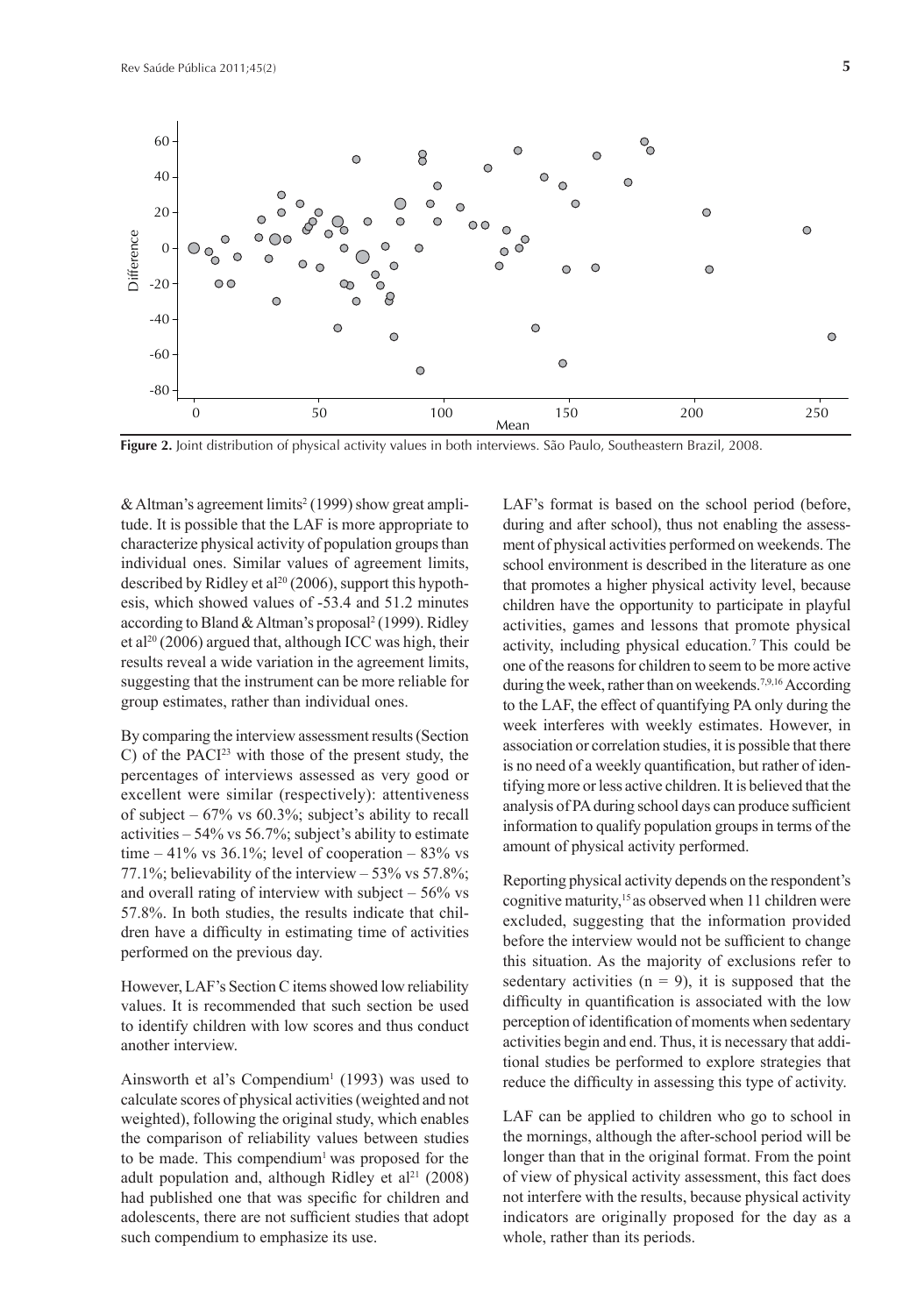LAF has important characteristics for children's physical activity questionnaires:<sup>3,5</sup> administration through interviews, previous day assessment, questionnaire responded by the child itself, questionnaire with a list of physical activities and day divided into periods, and instructions to guide interviewers.

LAF shows high reliability to measure physical activity in children aged seven to ten years. Because it is a cross-cultural adaptation of the instrument validated in

## **REFERENCES**

- 1. Ainsworth BE, Haskell WL, Leon AS, Jacobs Jr DR, Montoye HJ, Sallis JF, et al. Compendium of physical activities: classification of energy costs of human physical activities. *Med Sci Sports Exerc.* 1993;25(1):71- 80. DOI:10.1249/00005768-199301000-00011
- 2. Bland JM, Altman DG. Measuring agreement in method comparison studies. *Stat Methods Med Res*. 1999;8(2):135-60. DOI:10.1191/096228099673819272
- 3. Cale L. Self-report measures of children's physical activity: recommendations for future development and a new alternative measure. *Health Educ J.*1994;53(4):439- 53. DOI:10.1177/001789699405300408
- 4. Caspersen CJ, Powell KE, Christensen GM. Physical activity, exercise and physical fitness: Definitions and distinction for health-related research. *Public Health Rep.* 1985;100(2):126-31.
- 5. Corder K, Ekelund U, Steele RM, Wareham NJ, Brage S. Assessment of physical activity in youth. *J Appl Physiol.* 2008;105(3):977-87. DOI:10.1152/ japplphysiol.00094.2008
- 6. Cruciani F, Adami F, Assunção NA, Bergamaschi DP. Equivalência conceitual, de itens e semântica do *Physical Activity Checklist Interview* (PACI). *Cad. Saude Publica.* 2011*;*27(1):19-34.
- 7. Deforche B, Bourdeaudhuij ID, D'hondt E, Cardon G. Objectively measured physical activity, physical activity related personality and body mass index in 6-to 10-yr-old children: a cross-sectional study. *Int J Behav Nutr Phys Act.* 2009;14:6-25.
- 8. Fleiss JL. The design and analysis of clinical experiments. New York: John Wiley & Sons; 1986.
- 9. Gavarry O, Giacomoni M, Bernard T, Seymat M, Falgairette G. Habitual Physical Activity in children and adolescents during school and free days. *Med Sci Sports Exerc.* 2003;35(3):525-31. DOI:10.1249/01. MSS.0000053655.45022.C5
- 10. Herdman M, Fox-Rushby J, Badia X. "Equivalence" and the translation and adaptation of health-related quality of life questionnaires. *Qual Life Res.* 1997;6(3):237-47. DOI:10.1023/A:1026410721664
- 11. Herdman M, Fox-Rushby J, Badia X. A model of equivalence in the cultural adaptation of HRQoL instruments: the universalist approach. *Qual Life Res.*1998;7(4):323-35. DOI:10.1023/A:1008846618880
- 12. Katzmarzyk PT, Baur LA, Blair SN, Lambert EV, Oppert JM, Riddoch C. International conference on physical

the culture of its country of origin, the analysis of its validity in the target culture is recommended.

#### **ACKNOWLEDGEMENTS**

Authors would like to thank Director and Professor Vanderlei Pinheiro Bispo and Educational Advisor and Professor Luciana Sedano de Souza for authorizing the present study to be conducted in the Escola de Aplicação da Universidade de São Paulo.

activity and obesity in children: summary statement and recommendations. *Int J Pediatr Obes.* 2008;3(1):3- 21. DOI:10.1080/17477160701789679

- 13. Lin Ll. A concordance correlation coefficient to evaluate reproducibility. *Biometrics.* 1989;45(1):255- 68. DOI:10.2307/2532051
- 14. Lin LI. A note on the concordance correlation coeffi cient. *Biometrics.* 2000;56(1):324-5.
- 15. Livingstone MBE, Robson PJ, Wallace JMW, McKinley MC. How active are we? Levels of routine physical activity in children and adults. *Proc Nutr Soc.* 2003;62(3):681-701. DOI:10.1079/PNS2003291
- 16. Nader PR, Bradley RH, Houts RM, McRitchie SL, O'Brien M. Moderate-to-Vigorous Physical Activity From Ages 9 to 15 years. *JAMA*. 2008;300(3):295-305.
- 17. Patterson P. Reliability, Validity and Methodological Response to the Assessment of Physical Activity Via Self-Report. *Res Q Exerc Sport.* 2000;71(2 Suppl):15-20.
- 18. Pedersen BK, Saltin B. Evidence for prescribing exercise as therapy in chronic disease. *Scand J Med Sci Sports.* 2006;16 Suppl 1:S3–63. DOI:10.1111/j.1600- 0838.2006.00520.x
- 19. Reichenheim ME, Moraes CL. Operacionalização de adaptação transcultural de instrumentos de aferição usados em epidemiologia. *Rev Saude Publica.* 2007;41(4):665-73. DOI:10.1590/S0034- 89102006005000035
- 20. Ridley K, Olds TS, Hill A. The Multimedia activity recall for children and adolescents (MARCA): development and evaluation. *Int J Behav Nutr Phys Act.* 2006;3:10. DOI:10.1186/1479-5868-3-10
- 21. Ridley K, Ainsworth BE, Olds TS. Development of a compendium of energy expenditures for youth. *Int J Behav Nutr Phys Act.* 2008;5:5-45. DOI:10.1186/1479-5868-5-45
- 22. Sallis JF, Buono MJ, Roby JJ, Micale FG, Nelson JA. Seven-day recall and other physical activity selfreports in children and adolescents. *Med Sci Sports Exerc.* 1993;25(1):99-108. DOI:10.1249/00005768- 199301000-00014
- 23. Sallis JF, Strikmiller PK, Harsha DW, Feldman HA, Ehlinger S, Stone EJ, et al. Validation of interviewer-and self-administered physical activity checklists for fifth grade students. *Med Sci Sports Exerc.* 1996; 28(7):840- 51. DOI:10.1097/00005768-199607000-00011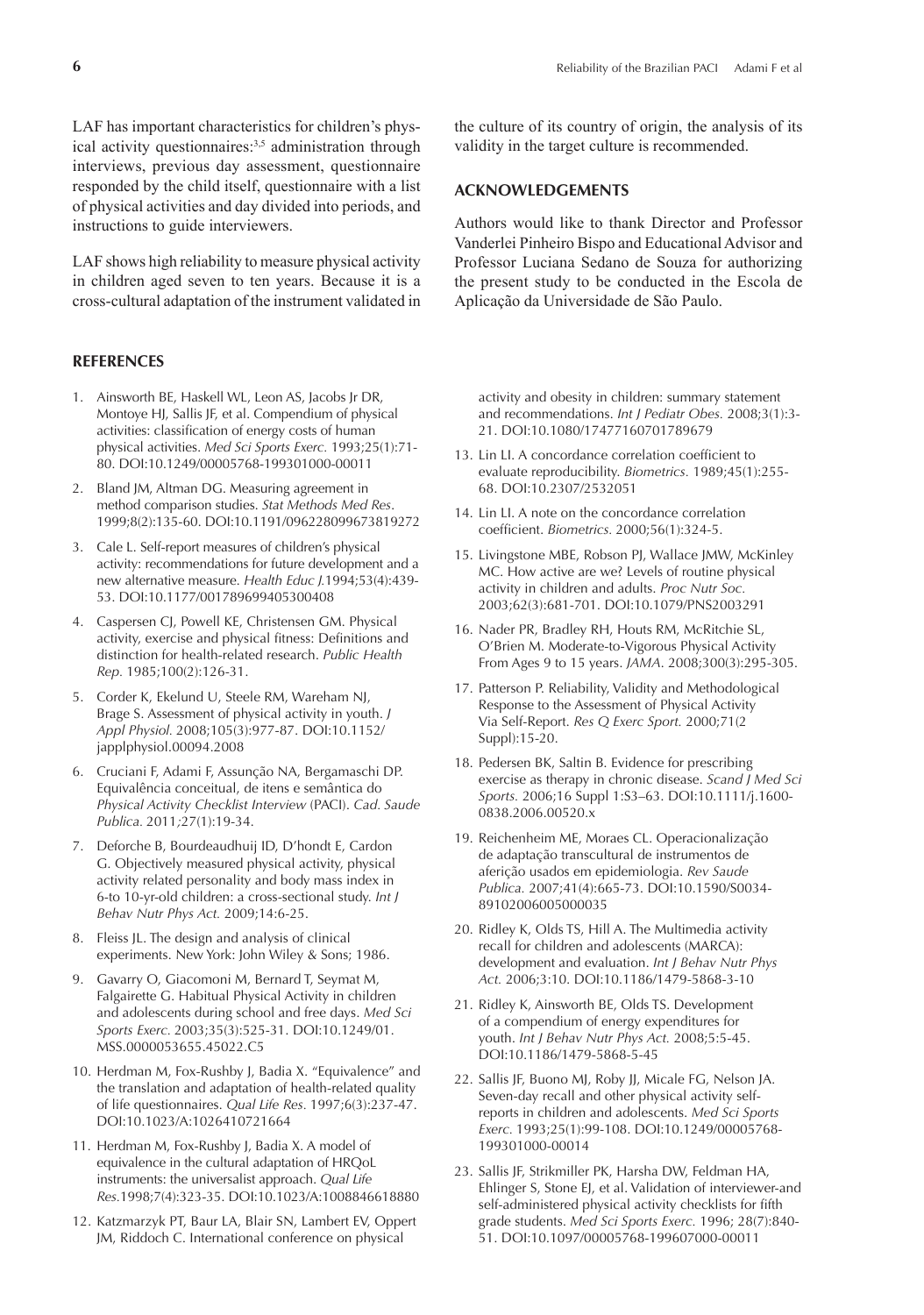- 24. Shoukri MM. Measures of interobserver agreement. Boca Raton: CRC Press; 2004.
- 25. Treuth MS, Sherwood NE, Baranowski T, Butte NF, Jacobs Jr DR, McClanahan B, et al. Physical activity self-report and accelerometry measures from the Girls health Enrichment Multi-site Studies. *Prev Med.* 2004;38 Suppl:43-9. DOI:10.1016/j. ypmed.2003.01.001
- 26. Welk GJ, Corbin CB, Dale D. Measurement issues in assessment of physical activity in children. *Res Q Exerc Sport.* 2000;71 Suppl 2:59-73.
- 27. Welk GJ, Wickel E, Peterson M, Heitzler CD, Fulton JE, Potter LD. Reliability and Validity of Questions on the Youth Media Campaign Longitudinal Survey. *Med Sci Sports Exerc.* 2007; 39(4):612-21. DOI:10.1249/ mss.0b013e3180305c59

Research funded by the Research Incentive Program of the Universidade de São Paulo (Process: 2006-1.24313.1.4). This article is part of the Doctoral thesis of Adami F, to be presented to Faculdade de Saúde Pública da Universidade de São Paulo.

The authors declare that there are no conflicts of interest.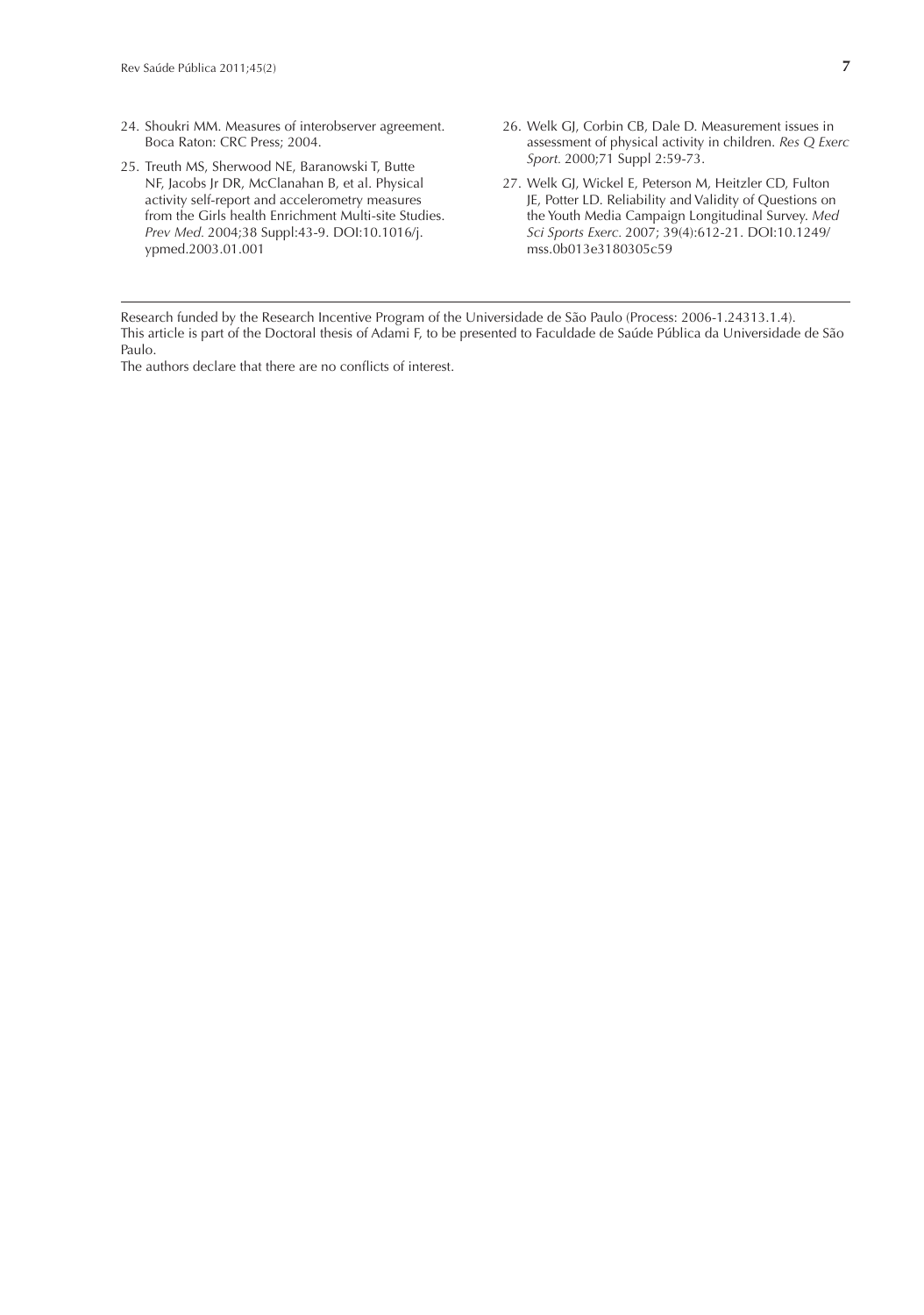## **ATTACHMENT. LISTA DE ATIVIDADES FÍSICAS (LAF)a**

#### **ID**

**\_\_\_\_\_\_\_\_\_\_ ORIENTAÇÕES GERAIS**

O LAF é dividido em Instruções para entrevista e Questionário com três seções – A, B e C. O conteúdo das Instruções orienta as falas dos entrevistadores, com exceção do texto entre colchetes, que contém informações relativas à condução da entrevista. Na seção A do questionário são anotados dados da criança; na B, dados das atividades físicas e de atividades sedentárias do dia anterior; e a C se refere à avaliação da entrevista. Na seção B, registre o tempo, *em minutos,* para cada atividade física relatada pela criança nas colunas B, D e G. Use uma folha em branco para auxiliar na soma de minutos de cada atividade realizada. Coloque um traço se a atividade física não foi realizada. Ao final de cada entrevista preencha a seção C, o horário de término e o número de identificação da criança (ID) nos campos específicos localizados no topo de cada folha. Não anotar nada fora dos campos específicos do questionário LAF. Deve-se iniciar a entrevista identificando-se.

## **INSTRUÇÕES PARA ENTREVISTA**

#### **I. Introdução**

Vamos conversar sobre a atividade física que você fez ONTEM. Que dia da semana foi ontem? Atividade física é o movimento do corpo em que você mexe seus braços e pernas. Em algumas atividades físicas, você se movimenta de um lugar para outro, como correr ou caminhar. Que outras atividades físicas são assim? Algumas atividades físicas podem ser feitas sem sair do lugar, como polichinelos e abdominais. Você pode me dizer outras atividades físicas que podem ser feitas sem sair do lugar?

#### **II. Tempo**

Vamos perguntar quanto tempo de atividade física você fez ontem. O relógio vai ajudá-lo a nos dizer [neste momento, o entrevistador mostra à criança um círculo em forma de relógio com 60 minutos e figuras geométricas que representam 30, 15 e 5 minutos].<sup>b</sup> Quantos minutos tem este relógio todo? O que dura 60 minutos? Algumas coisas duram 30 minutos. Qual destes pedaços representa 30 minutos? [A criança segura o relógio e coloca as peças nos lugares corretos.] O que você conhece que dura 30 minutos? Qual pedaço representa 15 minutos? O que você conhece que dura 15 minutos? Quantos minutos duram este último pedaço? [Mostrar o pedaço correspondente a 5 minutos.] O que você conhece que dura 5 minutos? Queremos que você nos conte as atividades físicas que fez ontem e que duraram 5 minutos ou mais. Vamos ver se conseguimos ter uma idéia do que dura 5 minutos ou mais.

Comercial de TV? (Criança responde mais ou menos de 5 minutos?)

Caminhar do carro até a escola? (Mais ou menos de 5 minutos?)

Escovar os dentes? (Mais ou menos de 5 minutos?)

Recreio? (Mais ou menos de 5 minutos?)

Almoçar? (Mais ou menos de 5 minutos?)

Você pode fazer uma atividade física por 5, 10, 20 ou mais de 60 minutos.

#### **III. Tempo realmente em atividade**

Às vezes, durante jogos ou atividades físicas, você pode parar e fazer outra coisa, como descansar ou esperar na fila. Nós estamos interessados somente no tempo em que você realmente fez atividade física. Por exemplo, se saiu para andar de bicicleta por 20 minutos, mas parou uma vez para entrar na casa de um amigo por 5 minutos, você de fato andou ativamente de bicicleta por 15 minutos.

#### **IV. Introdução da lista de atividades**

Vamos dividir o dia em 3 partes: antes da escola (aula), durante a escola e depois da escola. Para cada parte, vamos perguntar que atividade física você fez ontem, durante 5 minutos ou mais, usando uma lista [mostrar seção B do

<sup>&</sup>lt;sup>a</sup> Adaptado de Physical Activity Checklist Interview: Sallis JF et al.<sup>23</sup>

b Ver esquema do relógio anexo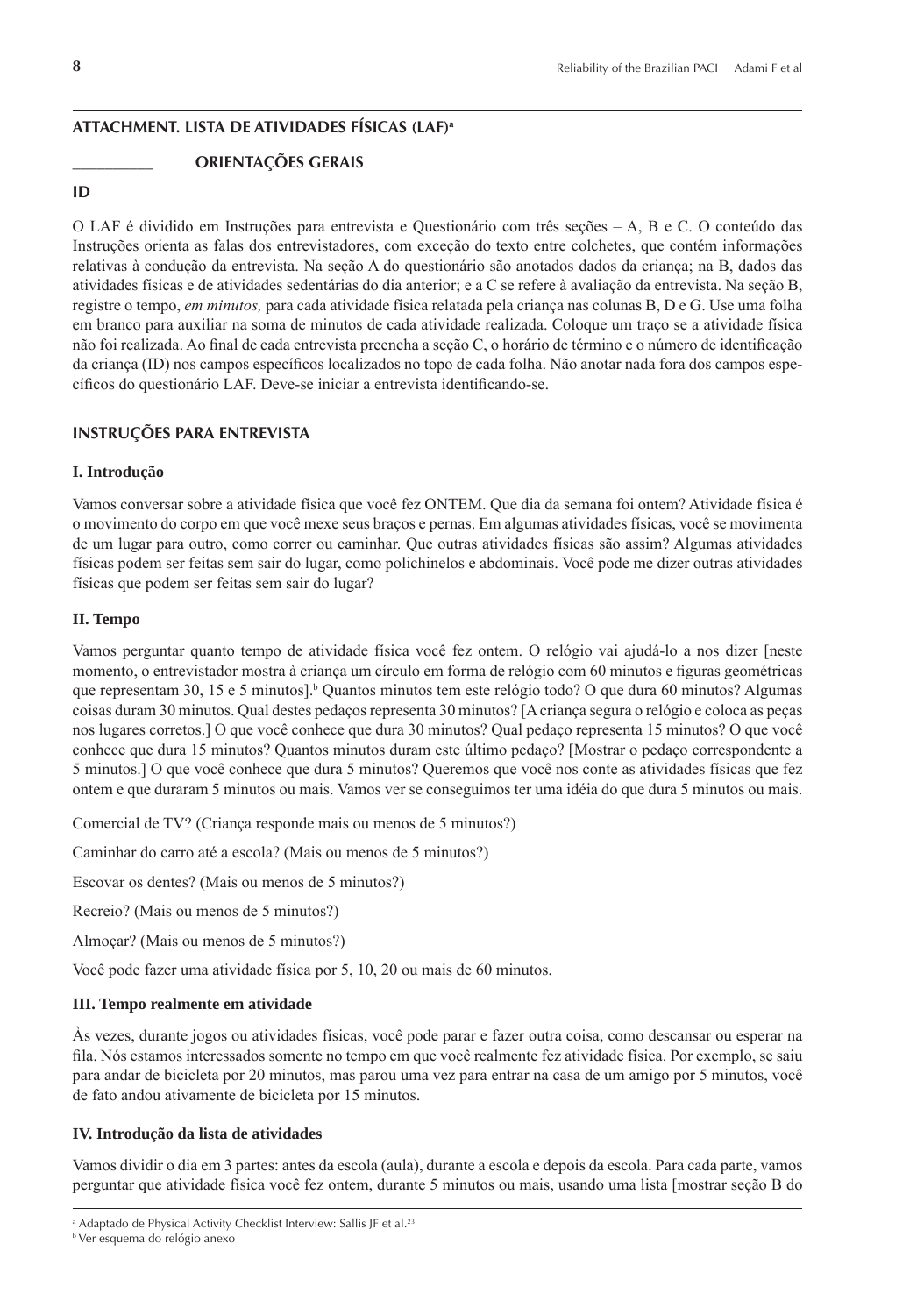LAF]. Pode ser que você tenha feito alguma ou nenhuma dessas atividades físicas, não tem problema. Gostaríamos também de saber sobre as atividades físicas que você fez ontem e que não estejam na lista.

## **V. Entrevista**

## **A. Antes da escola**

Pense sobre ontem no período antes da escola. Esse período vai desde que você acordou até o sinal da escola tocar para a aula começar e inclui atividades realizadas antes de a aula começar. O que você fez de modo geral ontem antes de ir para a escola? Algo especial antes da escola? Pense nas atividades físicas que você fez por 5 minutos ou mais ontem, antes da escola. [Use a lista de atividades do inicio ao fim perguntando somente sobre ontem ANTES DA ESCOLA. Dê uma breve explicação antes de perguntar sobre *Caminhada*, *Corrida* e *Combinação de Caminhada e Corrida*. Para cada atividade referida, pergunte se a criança sentiu sinais corporais de "dificuldade para respirar" ou "sensação de cansaço" nunca, às vezes ou na maior parte do tempo, anotando as iniciais N para nunca, AV para às vezes e MPT para maior parte do tempo nas colunas C, E e H.]

- 1. Você ontem antes da escola por 5 minutos ou mais?
- 2. Quantos minutos você realmente gastou \_\_\_\_\_\_\_\_\_\_\_\_\_\_?
- 3. Durante os\_\_\_\_\_\_\_\_\_\_\_\_\_\_\_ minutos em que esteve \_\_\_\_\_\_\_\_\_\_\_\_, você sentiu "dificuldade para respirar" ou "sensação de cansaço" nunca, às vezes ou na maior parte do tempo?
- 4 Você outras vezes antes da escola? [Caso a resposta seja afirmativa, repita a questão 2 perguntando **Quantos minutos você realmente gastou DESSA VEZ**, e anote na folha auxiliar. Some os minutos e anote no questionário o tempo total.]

[Somente para a atividade *Exercícios: flexões de braço, abdominais, polichinelos*] Você incluiu em alguma outra atividade esse tempo que fi cou realizando esses exercícios? Caso afi rmativo, pergunte **"Qual atividade você fez?"** e repita as perguntas de 2 a 4.

## **\*Antes de perguntar sobre o tempo de CAMINHADA e CORRIDA, explique:**

Nós caminhamos e corremos muitas vezes durante o dia. Grande parte dessas atividades é curta, não dura nem 5 minutos. Vamos falar sobre o que você fez por 5 minutos ou mais, como fazer uma caminhada, andar até algum lugar ou levar seu cachorro para passear.

Antes de ir para a escola, você caminhou por mais de 5 minutos seguidos? Quando foi a primeira vez que você caminhou por mais de 5 minutos seguidos? Segunda vez? Alguma vez mais? Você incluiu em alguma outra atividade esse tempo que ficou caminhando? [Anote o número de vezes, some-as e faça um círculo no total. Repetir a sequência de perguntas para a atividade *Corrida*.]

## **\*Antes de perguntar sobre COMBINAÇÃO DE CAMINHADA E CORRIDA, explique:**

Às vezes, é possível correr por uns minutos e depois caminhar por uns minutos e em seguida correr um pouco mais.

Ontem, antes da escola, você fez alguma combinação de caminhada e corrida por mais de 5 minutos? Você incluiu em alguma outra atividade esse tempo que ficou caminhando/correndo?

## **\*Na categoria OUTROS, pergunte sobre cursos, aulas extras e treinos.**

Além do que já foi dito, você fez algum outro curso, aulas extras ou treinos ontem antes da escola?

## **B. Durante a escola**

[Use a lista de atividades e pergunte sobre as realizadas DURANTE A ESCOLA ontem. Procure averiguar a intensidade. Ressalte que esse período vai desde o sinal da escola tocar para a aula começar até o sinal da escola tocar para a aula acabar. Durante a escola, não é necessário perguntar sobre a atividade de número 17.]

1 Você ontem durante a escola por 5 minutos ou mais?

 [Para as atividades Exercícios, Caminhada, Corrida e Combinação de caminhada e corrida, perguntar se a criança já incluiu em outra atividade o tempo que ela gastou nessas atividades.]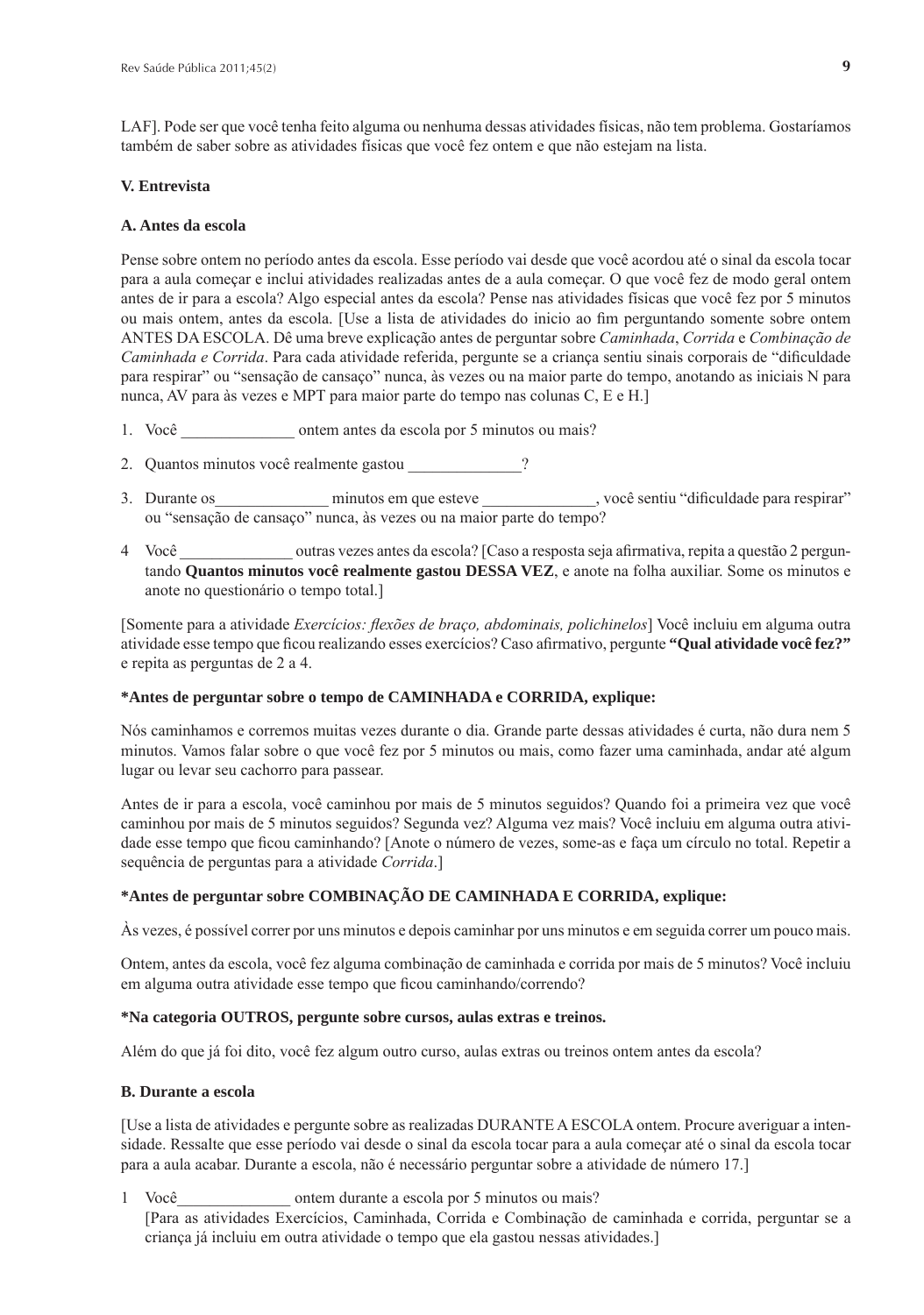- 2. Quantos minutos você realmente gastou \_\_\_\_\_\_\_\_\_\_\_\_\_\_?
- 3. Durante os\_\_\_\_\_\_\_\_\_\_\_\_ minutos em que esteve \_\_\_\_\_\_\_\_\_\_\_\_\_, você sentiu "dificuldade para respirar" ou "sensação de cansaço" nunca, às vezes ou na maior parte do tempo?
- 4 Você fez essa atividade durante o Recreio, Educação Física ou em outro momento após o sinal tocar para a aula começar? [Na coluna F, codifique EF e o número de minutos das atividades físicas realizadas durante a Educação Física; R e o número de minutos das atividades realizadas durante o recreio; NA e o número de minutos das atividades realizadas em qualquer outro momento durante o período escolar.]
- 5 Além do que já foi dito, você fez algum outro curso, aulas extras ou treinos ontem durante a escola?

#### **C. Depois da escola**

Esse é o período desde o sinal da escola tocar para a aula acabar até você ir dormir e inclui atividades realizadas na escola após o sinal tocar para a aula acabar. [Use a lista de atividades e pergunte sobre as realizadas ontem DEPOIS DA ESCOLA.]

- 1 Você ontem, por 5 minutos ou mais, depois da escola? [Para as atividades Exercícios, Caminhada, Corrida e Combinação de caminhada e corrida, perguntar se a criança já incluiu em outra atividade o tempo que ela gastou nessas atividades.]
- 2. Quantos minutos você realmente gastou \_\_\_\_\_\_\_\_\_\_\_\_\_\_?
- 3. Durante os\_\_\_\_\_\_\_\_\_\_\_\_\_\_ minutos em que esteve \_\_\_\_\_\_\_\_\_\_\_\_, você sentiu "dificuldade para respirar" ou "sensação de cansaço" nunca, às vezes ou na maior parte do tempo?
- 4 Além do que já foi dito, você fez algum outro curso, aulas extras ou treinos ontem depois da escola?

#### **D. Atividades sedentárias**

[Para ser pesquisado depois que a atividade física já tiver sido investigada.]

#### **Agora vou lhe perguntar sobre televisão/vídeo e computador ou videogames ANTES DA ESCOLA.**

Você assistiu televisão/vídeo por 5 minutos ou mais antes da escola ontem? Quanto tempo você ficou assistindo televisão/vídeo? Quais programas você assistiu? Você usou computador ou videogame por mais de 5 minutos ontem antes da escola? Quanto tempo fi cou no computador ou videogame?

#### **Agora vou lhe perguntar sobre televisão/vídeo e computador ou videogames DEPOIS DA ESCOLA.**

Você assistiu televisão/vídeo por 5 minutos ou mais depois da escola ontem? Quanto tempo você ficou assistindo televisão/vídeo? Quais programas você assistiu? Você usou computador ou videogame por mais de 5 minutos ontem depois da escola? Quanto tempo ficou no computador ou videogame?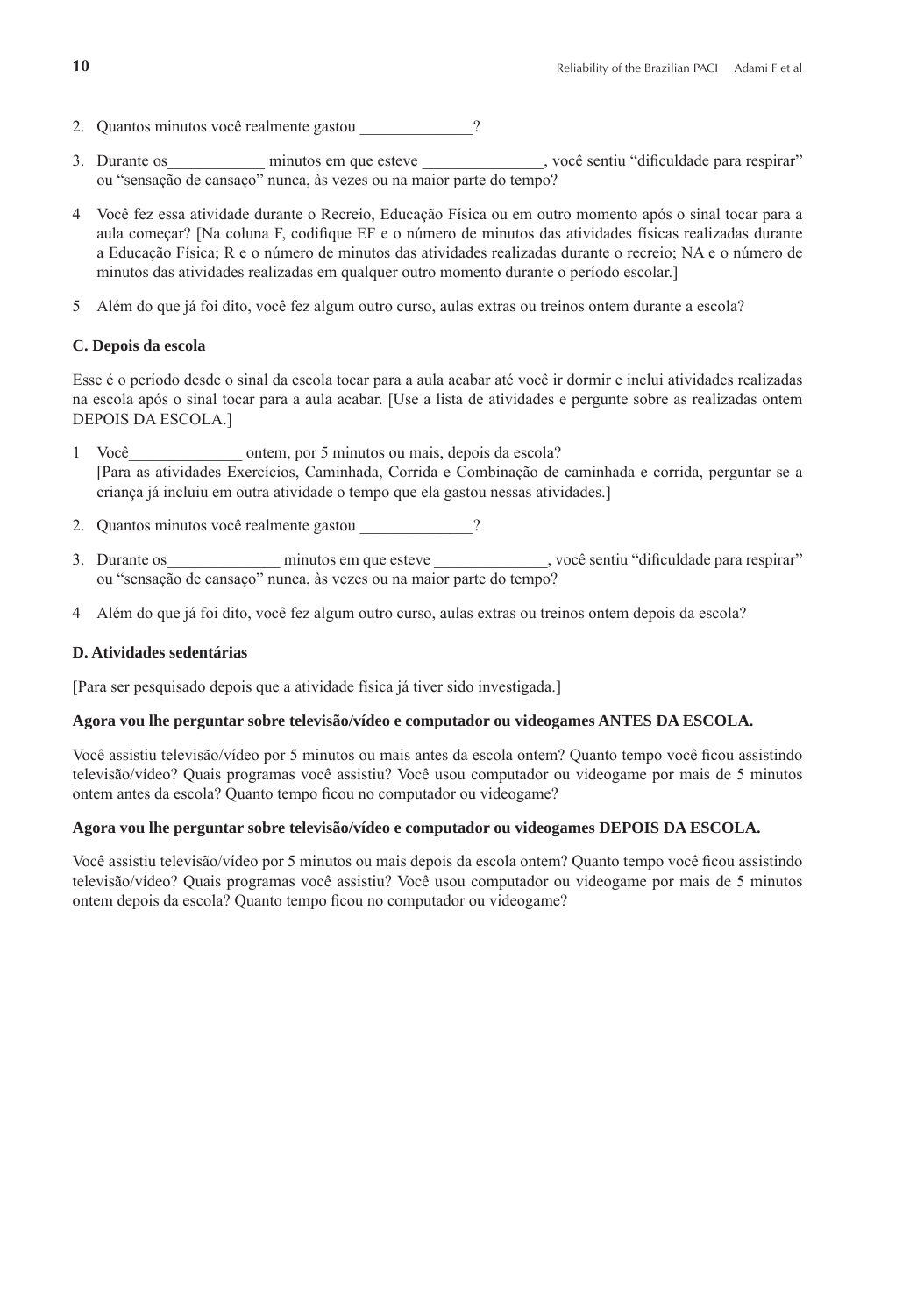## **\_\_\_\_\_\_\_\_\_\_ GUIA DE PERGUNTAS**

- **ID**
- 1 Considere que a maioria das brincadeiras/jogos não é contínua. Não é necessário investigar o tempo parado em jogos como pique-bandeira, queimada ou jogos de revezamento.
- 2 Pergunte sobre tempo de descanso (de pausa). Subtraia do total e dê uma informação de retorno.
- 3 Se forem mencionados treinos, subdivida-os e pergunte as características particulares. Faça anotações específicas separadamente.
- 4 Se um esporte praticado não for parte de um treino oficial de uma equipe, pergunte quanto tempo a criança esteve "no jogo" ou "realmente jogou".



|  |  |  |  | Seção A. Dados iniciais da entrevista |  |
|--|--|--|--|---------------------------------------|--|
|--|--|--|--|---------------------------------------|--|

|                                                                       | A2. Iniciais do entrevistador:<br>A3. Data da entrevista: / / /                        |  |  |  |  |
|-----------------------------------------------------------------------|----------------------------------------------------------------------------------------|--|--|--|--|
| A1.Etiqueta com dados<br>da criança (nome, sexo,<br>id, turma, série) | A4. Hora de início da entrevista: h<br>min<br>A5. Hora de término: h min               |  |  |  |  |
|                                                                       | A6. Pergunte à criança: você teve aula de educação física ontem? Não1 Sim2             |  |  |  |  |
|                                                                       | A7. Em caso afirmativo, quantos minutos durou a aula de educação física? _________ min |  |  |  |  |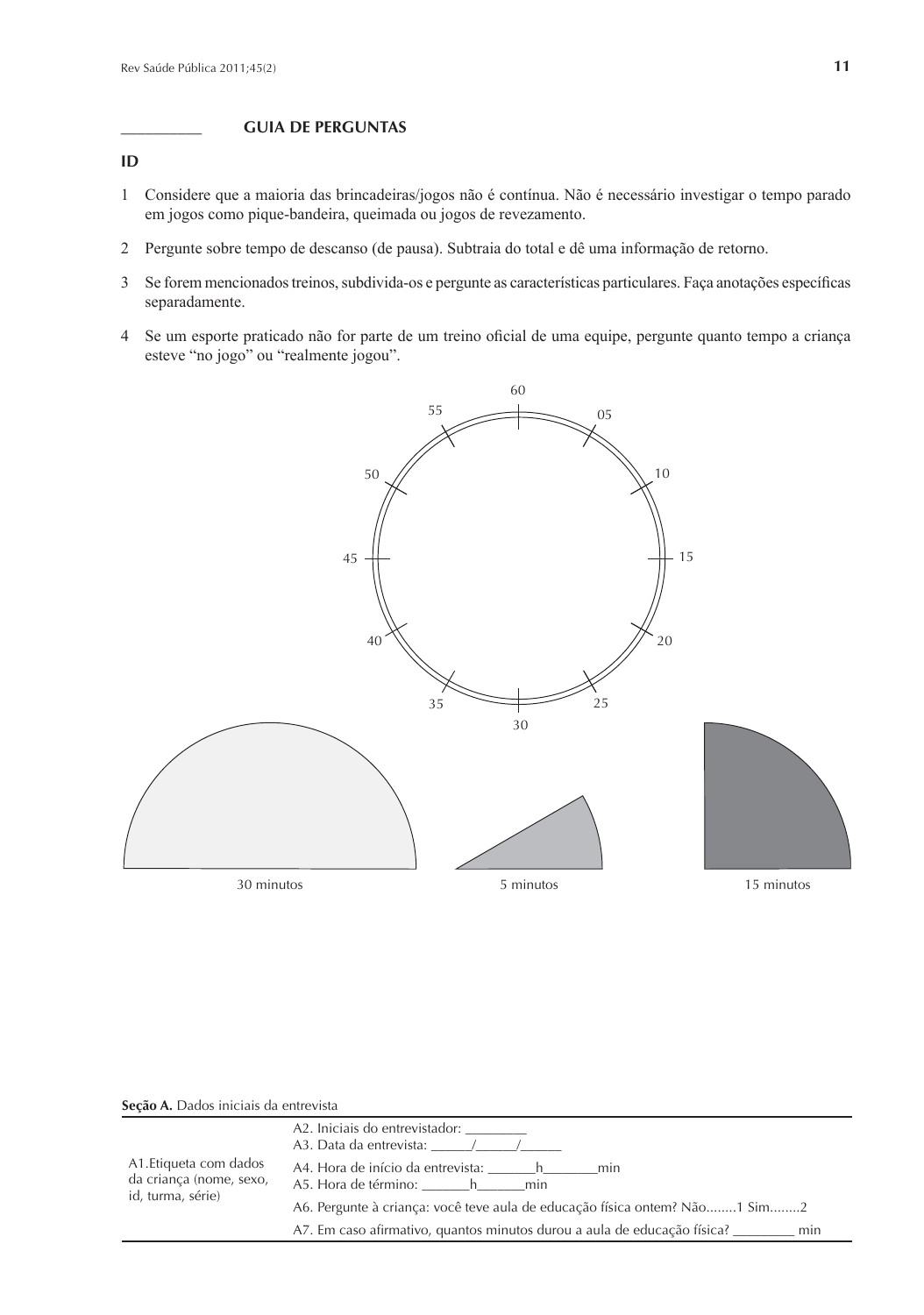#### **ID**

**Seção B.** Atividades**<sup>c</sup>**

**\_\_\_\_\_\_\_\_\_\_**

|                |                                                                                               | C. Nunca (N),<br>Às Vezes (AV).<br>na Maior Parte<br>do Tempo (MPT) |                  | E. Nunca $(N)$ , $\hat{A}s$<br>Vezes (AV), na<br>Maior Parte do<br>Tempo (MPT) |                  | F. Educação Física<br>(EF), Recreio (R),<br>Nenhum dos<br>Anteriores (NA) | H. Nunca (N),<br>Às Vezes (AV),<br>na Maior Parte<br>do Tempo (MPT) |                  |
|----------------|-----------------------------------------------------------------------------------------------|---------------------------------------------------------------------|------------------|--------------------------------------------------------------------------------|------------------|---------------------------------------------------------------------------|---------------------------------------------------------------------|------------------|
|                |                                                                                               | <b>B.</b>                                                           | $\mathsf{N}$     | D.                                                                             | N                | FF                                                                        | G.                                                                  | $\mathsf{N}$     |
|                |                                                                                               | Antes da<br>escola                                                  | AV<br><b>MPT</b> | Durante<br>a escola                                                            | AV<br><b>MPT</b> | R<br>NA                                                                   | Depois<br>da escola                                                 | AV<br><b>MPT</b> |
|                | A.Atividade                                                                                   |                                                                     |                  |                                                                                |                  |                                                                           |                                                                     |                  |
| $\mathbf{1}$   | Andar de bicicleta                                                                            |                                                                     |                  |                                                                                |                  |                                                                           |                                                                     |                  |
| $\overline{2}$ | Natação                                                                                       |                                                                     |                  |                                                                                |                  |                                                                           |                                                                     |                  |
| 3              | Ginástica olímpica: barras, trave de<br>equilíbrio, acrobacias, trampolim                     |                                                                     |                  |                                                                                |                  |                                                                           |                                                                     |                  |
| 4              | Basquete                                                                                      |                                                                     |                  |                                                                                |                  |                                                                           |                                                                     |                  |
| 5              | Beisebol/Softbol                                                                              |                                                                     |                  |                                                                                |                  |                                                                           |                                                                     |                  |
| 6              | Futebol americano                                                                             |                                                                     |                  |                                                                                |                  |                                                                           |                                                                     |                  |
| 7              | Futebol                                                                                       |                                                                     |                  |                                                                                |                  |                                                                           |                                                                     |                  |
| 8              | Voleibol                                                                                      |                                                                     |                  |                                                                                |                  |                                                                           |                                                                     |                  |
| 9              | Esportes com raquete: tênis, badminton                                                        |                                                                     |                  |                                                                                |                  |                                                                           |                                                                     |                  |
| 10             | Jogos com bola: queimada, taco, jogo<br>de atirar e apanhar a bola                            |                                                                     |                  |                                                                                |                  |                                                                           |                                                                     |                  |
| 11             | Brincadeiras: pega-ladrão, pega-pega,<br>amarelinha, parquinho                                |                                                                     |                  |                                                                                |                  |                                                                           |                                                                     |                  |
| 12             | Brincadeiras ao ar livre: subir em<br>árvores, esconde-esconde                                |                                                                     |                  |                                                                                |                  |                                                                           |                                                                     |                  |
| 13             | Jogos aquáticos: piscina ou lago                                                              |                                                                     |                  |                                                                                |                  |                                                                           |                                                                     |                  |
| 14             | Pular corda                                                                                   |                                                                     |                  |                                                                                |                  |                                                                           |                                                                     |                  |
| 15             | Dança                                                                                         |                                                                     |                  |                                                                                |                  |                                                                           |                                                                     |                  |
| 16             | Tarefas ao ar livre: cortar grama, juntar<br>grama, jardinagem, lavar carro, lavar<br>calcada |                                                                     |                  |                                                                                |                  |                                                                           |                                                                     |                  |
| 17             | Tarefas dentro de casa: passar pano no<br>chão, passar aspirador, varrer                      |                                                                     |                  |                                                                                |                  |                                                                           |                                                                     |                  |
| 18             | Exercícios: flexões de braço,<br>abdominais, polichinelos                                     |                                                                     |                  |                                                                                |                  |                                                                           |                                                                     |                  |
| 19             | Caminhada                                                                                     |                                                                     |                  |                                                                                |                  |                                                                           |                                                                     |                  |
| 20             | Corrida                                                                                       |                                                                     |                  |                                                                                |                  |                                                                           |                                                                     |                  |
| 21             | Combinação de caminhada e corrida                                                             |                                                                     |                  |                                                                                |                  |                                                                           |                                                                     |                  |

| Outros (Algum curso, aulas extras ou treinos?) |  |  |
|------------------------------------------------|--|--|
|------------------------------------------------|--|--|

| 22 |                         |       |         |                                  |         |  | 22 |
|----|-------------------------|-------|---------|----------------------------------|---------|--|----|
| 23 |                         |       |         |                                  |         |  | 23 |
| 24 |                         |       |         |                                  |         |  | 24 |
|    |                         |       |         | Antes da escola Depois da escola |         |  |    |
|    | Televisão/vídeo         | 1.1   |         | 1.2                              |         |  |    |
|    |                         | horas | minutos | horas                            | minutos |  |    |
|    | Computador e videogames | 1.3   |         | 1.4                              |         |  |    |
|    |                         | horas | minutos | horas                            | minutos |  |    |

**c** Anote nas colunas B, D e G o tempo de engajamento, *em minutos,* de cada atividade relatada pela criança